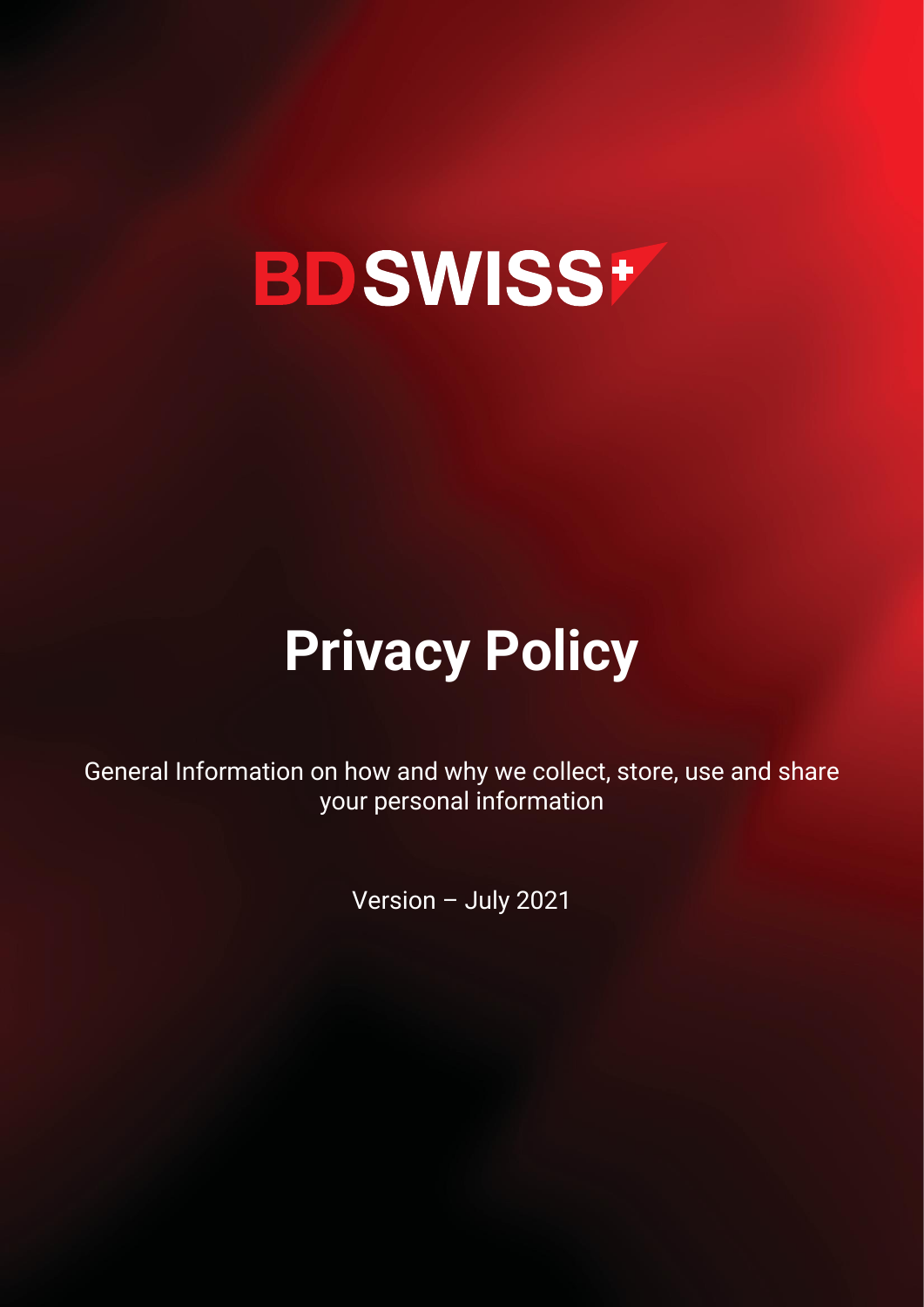#### **Introduction**

This policy belongs to BDS Ltd (hereafter "the Company") and sets out the different areas where user privacy is concerned and outlines the obligations and requirements of the users, the website and website owners. Furthermore, the way this website processes, stores and protects the user data and information will also be detailed within this policy. The Company is incorporated in the Republic of Seychelles (Registration No. 8424660-1), authorized and regulated by the Financial Services Authority (the "FSA", licence no. SD047) Registered address: Suite 3, Global Village, Jivan's Complex, Mont Fleuri, Mahe, Seychelles.

#### **The website**

This website and its owners take a proactive approach to user privacy and ensure the necessary steps are taken to protect the privacy of its users throughout their visiting experience. This Policy applies to existing, former or prospective clients as well as to any visitors on the Company's website(s). BDS Ltd does its utmost to ensure that the privacy, confidentiality and security of its clients are preserved both throughout their interactions with the company and afterwards, to the fullest extent achievable by the company.

#### **Use of cookies**

#### What are cookies?

Cookies are small files saved to the user's computer's hard drive that track, save and store information about the user's interactions and usage of the website. This allows the website, through its server to provide the users with a tailored experience within this website.

## What do we use cookies for?

We may use cookies to remember personal settings you have chosen at our website. In no other context do we use cookies to collect information that identifies you personally. Most of the cookies we set are automatically deleted from your computer when you leave our website or shortly afterwards.

We use anonymous session cookies (short-term cookies that disappear when you close your browser) to help you navigate the website and make the most of the features. If you log into the website, application or a course as a registered user, your session cookie will also contain your user ID so that we can check which services you are allowed to access.

This website uses tracking software to monitor its visitors to better understand how they use it. This software is provided by Google Analytics which uses cookies to track visitor usage. The software will save a cookie to your computer's hard drive in order to track and monitor your engagement and usage of the website, but will not store, save or collect personal information.

The Company does not link the information that it stores in cookies to any personally identifiable information you submit while on our website(s). If you reject cookies, you may still use the Company's website(s), but you will not be able to use your trading account and submit your application form. These tools for gathering Client's information are employed for the purpose of ensuring the Client's own security and all data collected by the Company is shared only with individuals within the Company, who are involved with the verification of customer account information for the express purpose of ensuring the customer's confidentiality and security. Some of the Company's business partners and/or affiliates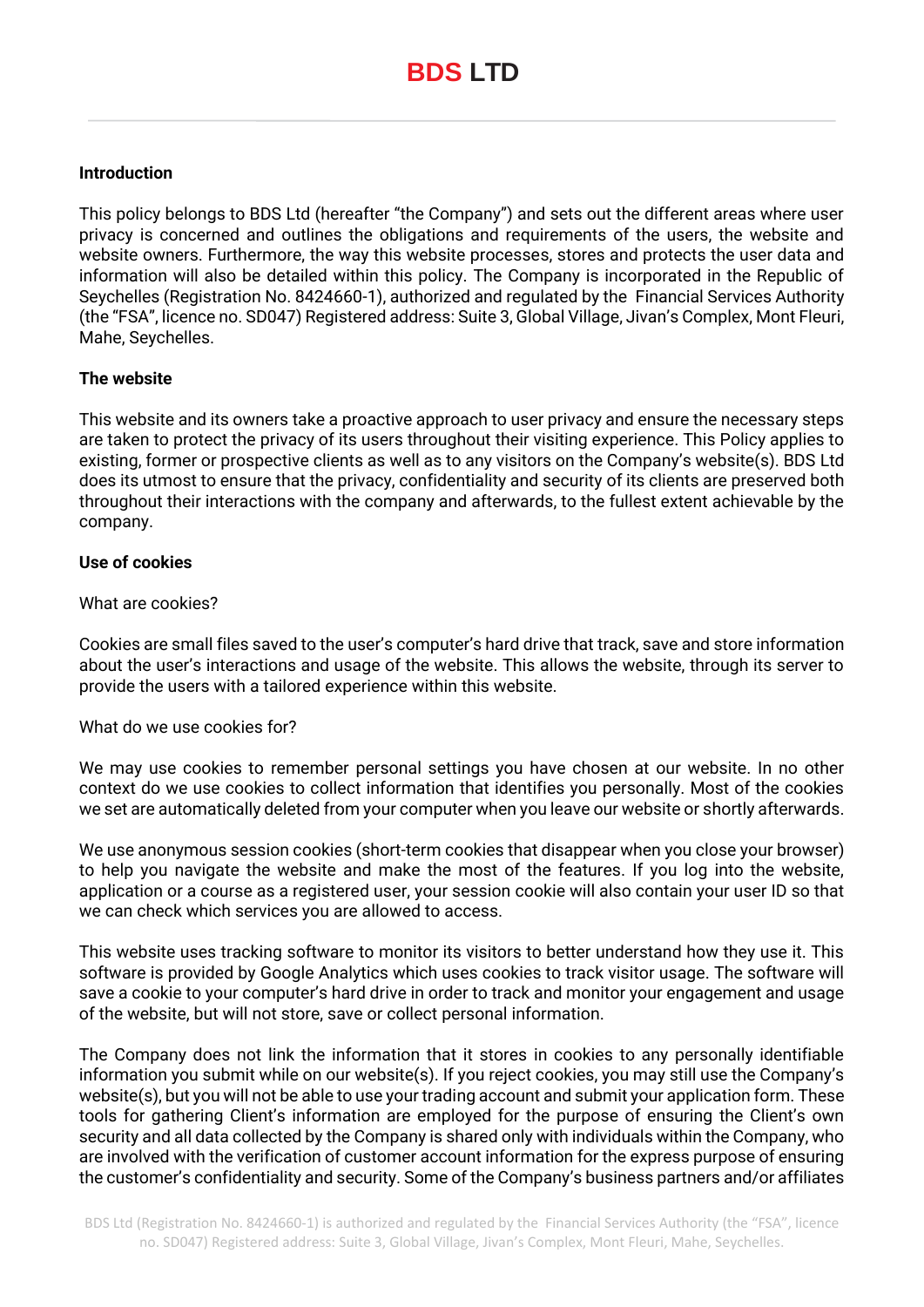use cookies on the Company's website(s). The Company has no access to, or control over these cookies.

Should users wish to deny the use and saving of cookies from this website onto their computer's hard drive, they should take necessary steps within their web browser's security settings to block all cookies from this website and its external serving vendors.

#### **Personal information**

Whilst using our website, software applications or services, you may be required to provide personal information (name, address, email, account details, etc.). We will use this information to administer our website, applications, client databases and marketing material. We will ensure that all personal information supplied is held securely. Further, by providing telephone, fax and email details, you consent to BDS Ltd contacting you using that method. You have the right at any time to request a copy of the personal information we hold on you. Should you wish to receive a copy of this, or would like to be removed from our database, please contact us at dpo@bdswiss.com. Client information which the Company holds is to be treated by the Company as confidential and will not be used for any purpose other than in connection with the provision, administration and improvement of the Services, for research and statistical purposes and for marketing purposes (if the Client's consent is obtained where (s)he is a natural person). Information already in the public domain, or already possessed by the Company without a duty of confidentiality will not be regarded as confidential.

#### **Information collection and use**

How do we collect information?

The Company collects information in two possible ways:

*a. When you directly give it to us ("Directly Provided Data")* 

When you sign up for our site, to use our services or communicate with us, you may choose to voluntarily give us certain information – for example, by filling in text boxes or completing registration forms. All this information requires a direct action by you at that time in order for us to receive it.

*b. When you give us permission to obtain from other accounts ("User Authorised Data")* 

Depending on your settings or the privacy policies for other online services, you may give us permission to obtain information from your account with those other services. For example, this can be via social media or third parties.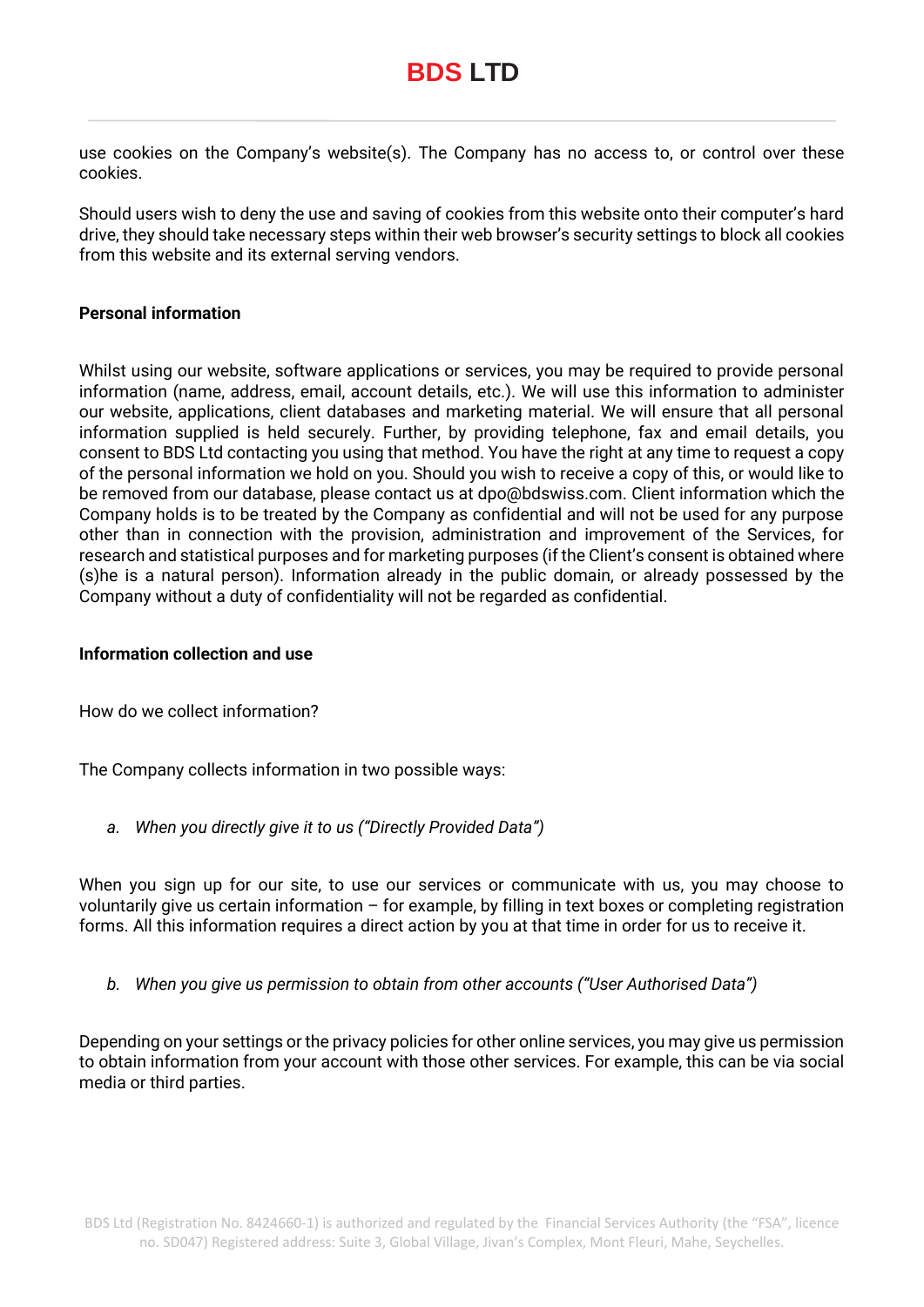How long do we keep your data for?

The Company will not retain your personal information longer than necessary. We will hold onto the information you provide either while your account is in existence, or as needed to be able to provide the Services to you, or for as long as is necessary to provide support-related reporting and trend analysis only.

If legally required or if it is reasonably necessary to meet regulatory requirements, resolve disputes, prevent fraud and abuse, or enforce our Terms and Conditions, we may also retain some of your information for a limited period of time as required, even after you have closed your account or it is no longer needed to provide the Services to you.

How we protect your personal data?

We will not transfer your personal data without your consent. We have implemented generally accepted standards of technology and operational security in order to protect personal data from loss, misuse, or unauthorized alteration or destruction. Please note however that where you are transmitting information to us over the internet this can never be guaranteed to be 100% secure. For any payments which we take from you online we will use a recognised online secure payment system. We will notify you promptly in the event of any breach of your personal data which might expose you to serious risk.

You have the right to have your data erased and for processing to cease in the following circumstances:

- Where the personal data is no longer necessary in relation to the purpose for which it was originally collected and / or processed
- Where consent is withdrawn
- Where the individual objects to processing and there is no overriding legitimate interest for continuing the processing
- The personal data was unlawfully processed or otherwise breached data protection laws To comply with a legal obligation

You have the right to receive confirmation that your data is being processed and to have access to your personal data and supplementary information which means the information which should be provided in a privacy notice.

You have the right to data portability and provide you with your data, so you can reuse it for your own purpose or across different services. The data should be provided in a commonly used machinereadable format and to be send to another controller if requested.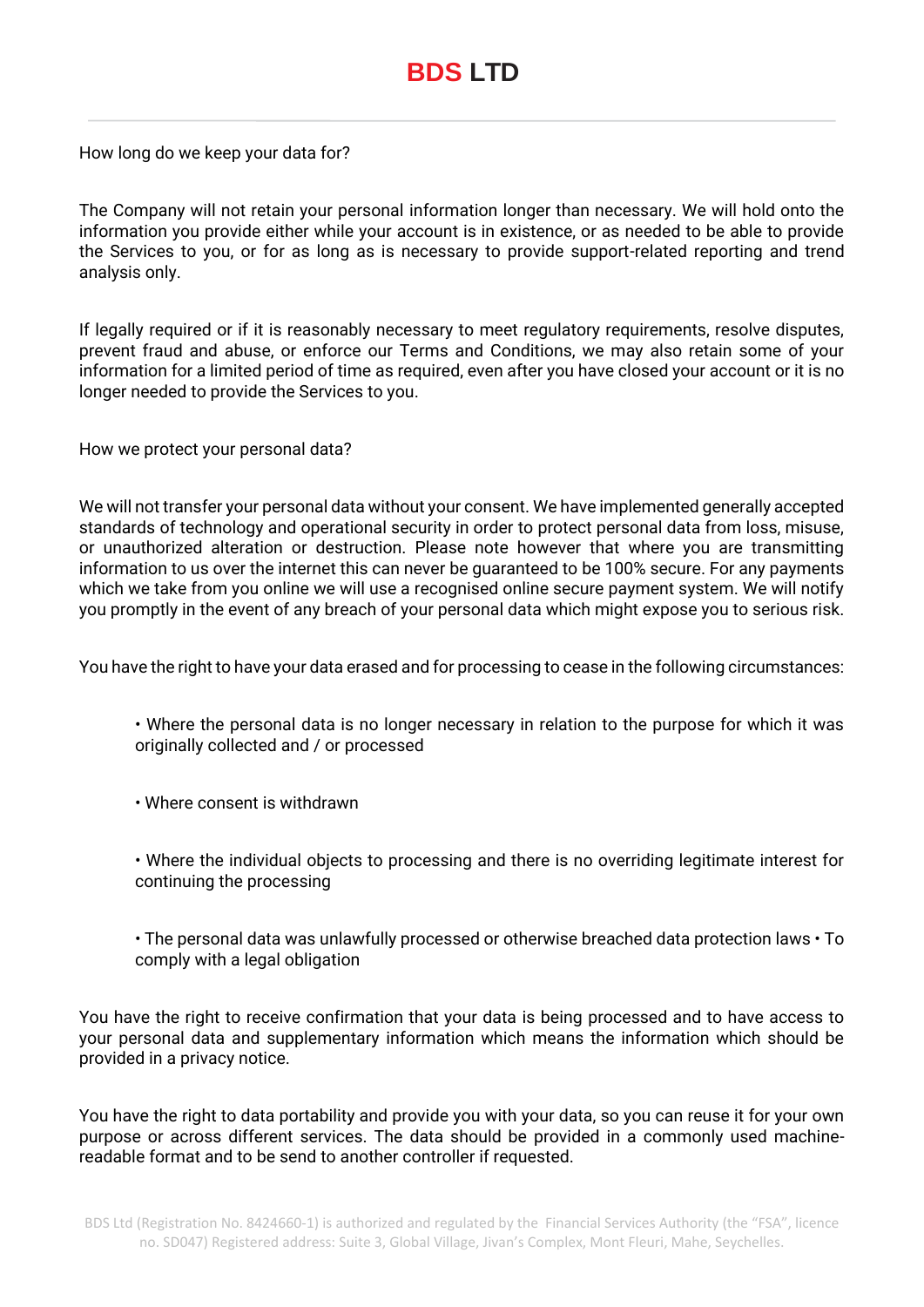## **Registration forms**

The Company will not sell or rent your personally identifiable information, gathered as a result of filling out the site registration form, to anyone.

### **Review Usage**

Clients' feedback is pivotal to our commitment to professional excellence. Therefore, we may request you to provide your feedback on any of our services or products you have received through reputable online customer review websites. Your feedback may be shared for promotional and marketing purpose.

#### **Choosing how we use your data**

We understand that you trust us with your personal information and we are committed to ensuring you can manage the privacy and security of your personal information yourself.

With respect to the information relating to you that ends up in our possession, and recognising that it is your choice to provide us with your personally identifiable information, we commit to giving you the ability to do all of the following:

• You can verify the details you have submitted to The Company by contacting our customer services team dpo@bdswiss.com. Our security procedures mean that we may request proof of identity before we reveal information, including your e-mail address and possibly your address.

• You can also contact us by the same method to change, correct, or delete your personal information controlled by The Company regarding your profile at any time. Please note though that, if you have shared any information with others through social media channels, that information may remain visible, even if your account is deleted.

• You are also free to close your account through our account settings. If you do so, your account will be deactivated. However, we may retain archived copies of your information as required by law or for legitimate business purposes (including to help address fraud and spam).

• You can always feel free to update us on your details at any point by contacting our customer services team dpo@bdswiss.com

• You can unsubscribe from receiving marketing emails from us by clicking the "unsubscribe" link at the bottom of any email. Once you do this, you will no longer receive any emails from us. Please note that a user will only stop receiving emails by the next day as the process of unsubscribing takes about 24h.